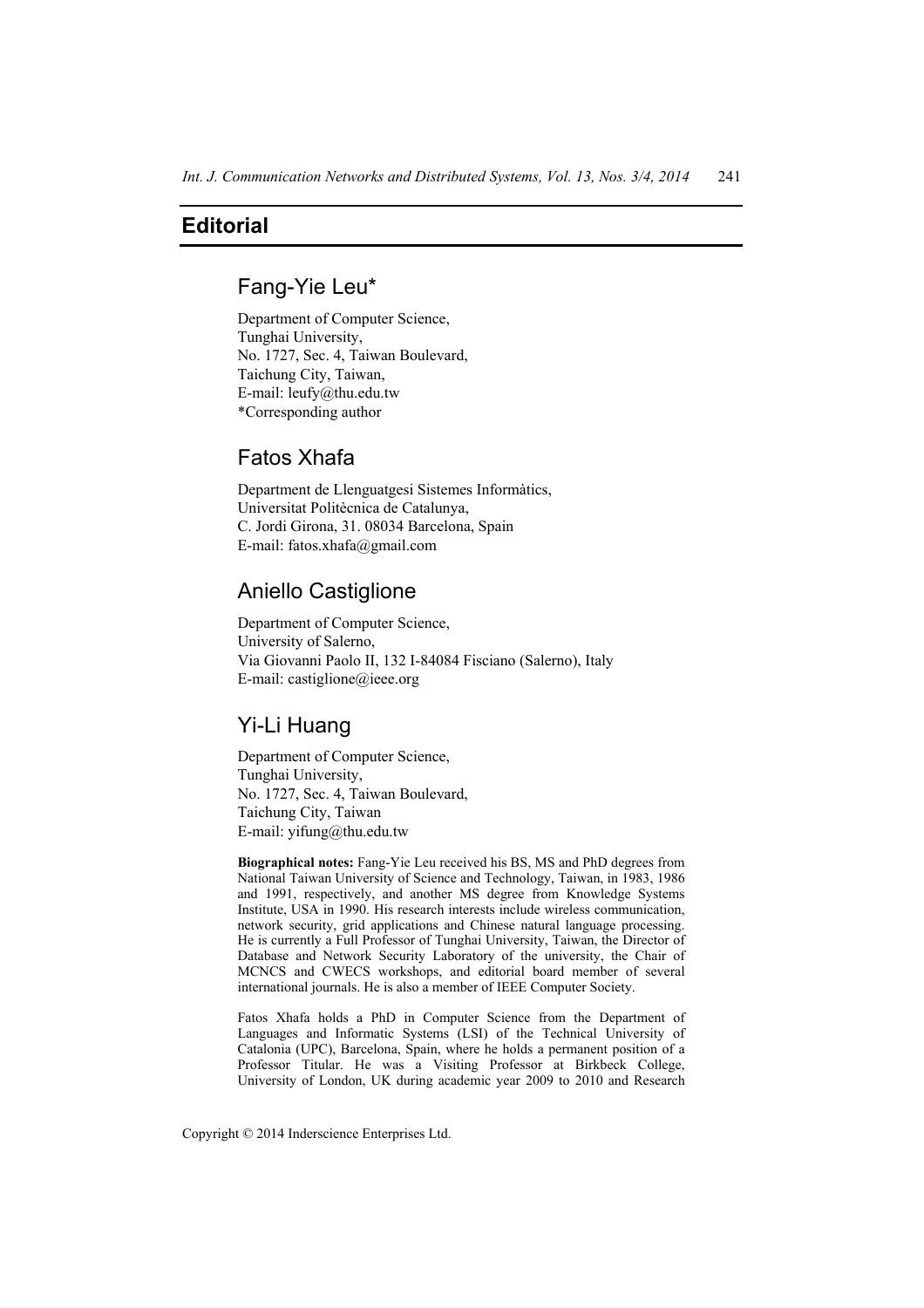#### 242 *F-Y. Leu et al.*

Associate at Drexel University, Philadelphia, USA during academic term 2004/2005. He has widely published in peer reviewed international journals, conferences/workshops, book chapters and edited books and proceedings in the field. He has an extensive editorial and reviewing service and is actively participating in the organisation of several international conferences. His research interests include parallel and distributed algorithms, security, optimisation, networking and distributed computing. More information can be found at http://www.lsi.upc.edu/~fatos/.

Aniello Castiglione received his degree and PhD degree from the University of Salerno, Italy, both in Computer Science. He is a reviewer for several international journals (Elsevier, Hindawi, IEEE, Springer, Inderscience, Wiley) and he has been a Programme Chair and member of international conference committees. He acted as a guest editor in several journals and several editorial boards of international journals. He is a member of various associations, including the Association for Computing Machinery, the IEEE Computer Society, the IEEE Communications Society, of GRIN (Gruppo di Informatica) and the International Information System Forensics Association, Italian Chapter (IISFA). He is a Fellow of the Free Software Foundation (FSF) as well as Free Software Foundation Europe (FSFE). For many years, he has been involved in forensic investigations, collaborating with several law enforcement agencies as a consultant. His current research interests include data security, communication networks, digital forensics, computer forensics, security and privacy, and security standards and cryptography.

Yi-Li Huang received his Master degrees from National Central University of Physics, Taiwan, in 1983. His research interests include security of network and wireless communication, solar active-tracking system, pseudo random number generator design and file protection theory. He is currently a Senior Instructor of Tunghai University, Taiwan, and Director of Information Security Laboratory of the university.

Current wireless and sensor network (WSN) computing domains emerge from the integration among wireless networks, sensor networks, and 3G/4G technologies, and so on, aiming to enhance the convenience of our everyday life. Their applications are mostly focusing on the areas of energy saving, mobile communication, computer security, cloud computing and so on. The purpose is to apply these technologies to the real world so as to enrich our daily activities. In fact, recent advances in WSNs have led to a new paradigm of the high-tech society which establishes the connections among users of the same interests to form special groups. Unfortunately, these technologies are not completely mature. They need to be further improved to provide users with high quality of modern communication, facilitate human life and reduce power consumption. Also, new techniques have to be continuously developed and invented to achieve the goal of being a sustainable globe. This special issue looks for significant contributions to the WSNs in theoretical and practical aspects, and also solicits papers on various kinds of technologies in WSNs.

In this special issue, we collected eleven high-quality papers from those submitted to and presented in 3PGCIC 2012 and BWCCA 2012 conferences held at the University of Victoria, November 2012. The first one, 'Situation evaluate on hierarchical network security based on D-S evidence theory', combines the existing vulnerability information and threats in service layer by scanning the log files and alarm events collected from sensors to decide the relative weights of the factors used to judge whether there is an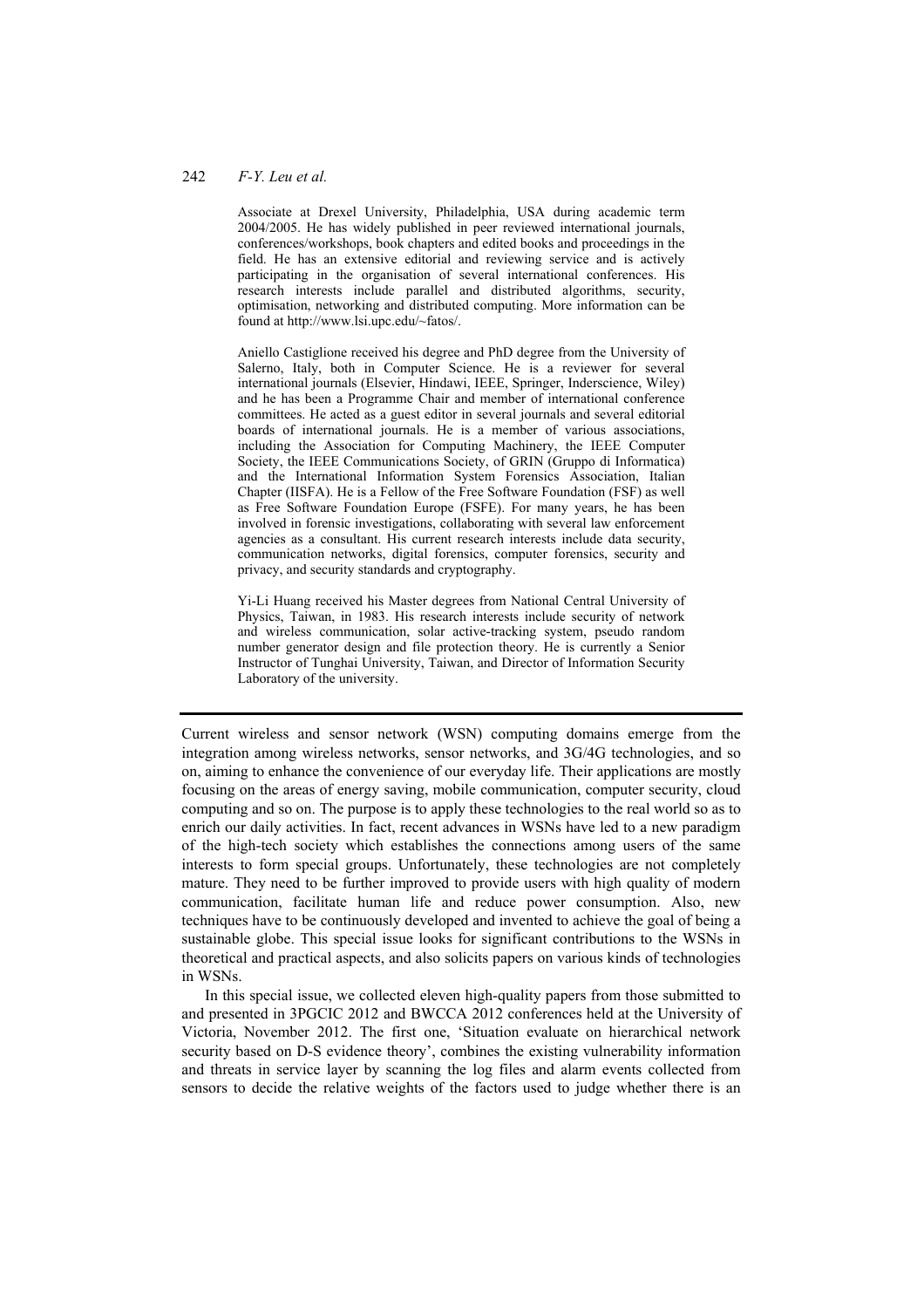#### *Editorial* 243

attack. The second, 'Efficient certificate-based verifiable encrypted signature scheme', gives a formal definition of the certificate-based verifiable encrypted signature and its security goal, and constructs a secure certificate-based verifiable encrypted signature scheme to secure a protected system. The third is 'The application of dynamic password technology based on ECC algorithm in mobile payment', which uses a dynamic input method to provide payment password and realise the second encryption for payment password so as to ensure the security of a mobile terminal. The fourth paper, 'An improvement in strong designated verifier signatures', proposes a strong designated verifier signature scheme that possesses an efficient calculation as well as a simple string encoding method for signers based on the difficulty of gap Diffie-Hellman problem. The fifth one, 'A DDoS defence scheme based on two-stage traffic flow control', introduces a distributed defence scheme based on two-stage traffic flow control against DDoS attacks by deploying two kinds of coordinated modules through specific mechanism to protect Internet servers.

In the sixth paper, 'Multi-access mixed cognitive body area network architecture', a novel multi-access mixed cognitive body area network architecture is proposed based on theories of cognitive networks, situational awareness, wireless communication infrastructure and topology control technology, to research this layered scalable wireless BAN cognitive model of wireless network architecture. The seventh paper, 'Adaptive SWE and SNMP-based sensor management for environmental monitoring', presents a sensor web enablement (SWE) and simple network management protocol (SNMP)-based management framework which defines the entity management information base (MIB) of debris-flow sensors, and constructs a tree-based SWE management architecture to monitor environmental disasters. In the eighth paper, 'An energy aware resource allocation for cognitive radio OFDMA systems', a multi-user orthogonal frequency division multiple access (OFDMA) network adaptive resource allocation approach is addressed, in which subcarriers are assigned to a user in a way that ensures better spectrum efficiency and guarantees the allocation of power with quality of service (QoS). The ninth one, 'Multiparty-controlled teleportation with generalised GHZ states in quantum communication network', proposes a multiparty-controlled teleportation (M-CT) scheme for securely teleporting an arbitrary unknown single-qubit state by using generalised Greenberger-Horne-Zeilinger (GHZ) states. When a sender transmits an arbitrary single-qubit state to a distant receiver, it is approved by all N controllers Charlie<sub>i</sub>  $(i = 1, 2, ..., N)$  in a quantum communication network to ensure its accuracy. The tenth paper, 'In-orbit test and error analysis of shaped-reflector antenna pattern via satellite's attitude offset', raises a shaped beam forming principle to test the satellite's shaped-reflector antenna pattern and efficiency in orbit by using the edge of roll-off, side-lobe suppression, weighted region and level fluctuation performances, etc. The last paper, 'Improved local binary pattern with pyramid model and its application in face recognition', proposes an improved local binary pattern with a pyramid model and applies it to face recognition applications. In this paper, a separate output label for each uniform pattern and all non-uniform patterns is reclassified instead of collecting them into a single bin.

Each of the accepted articles has been subject to a rigorous peer review procedure and has been assessed by several independent reviewers. We strongly believe that the papers presented in this special issue make a significant contribution to academic researchers, industry professionals, students, and all interested of this subject readers, working or